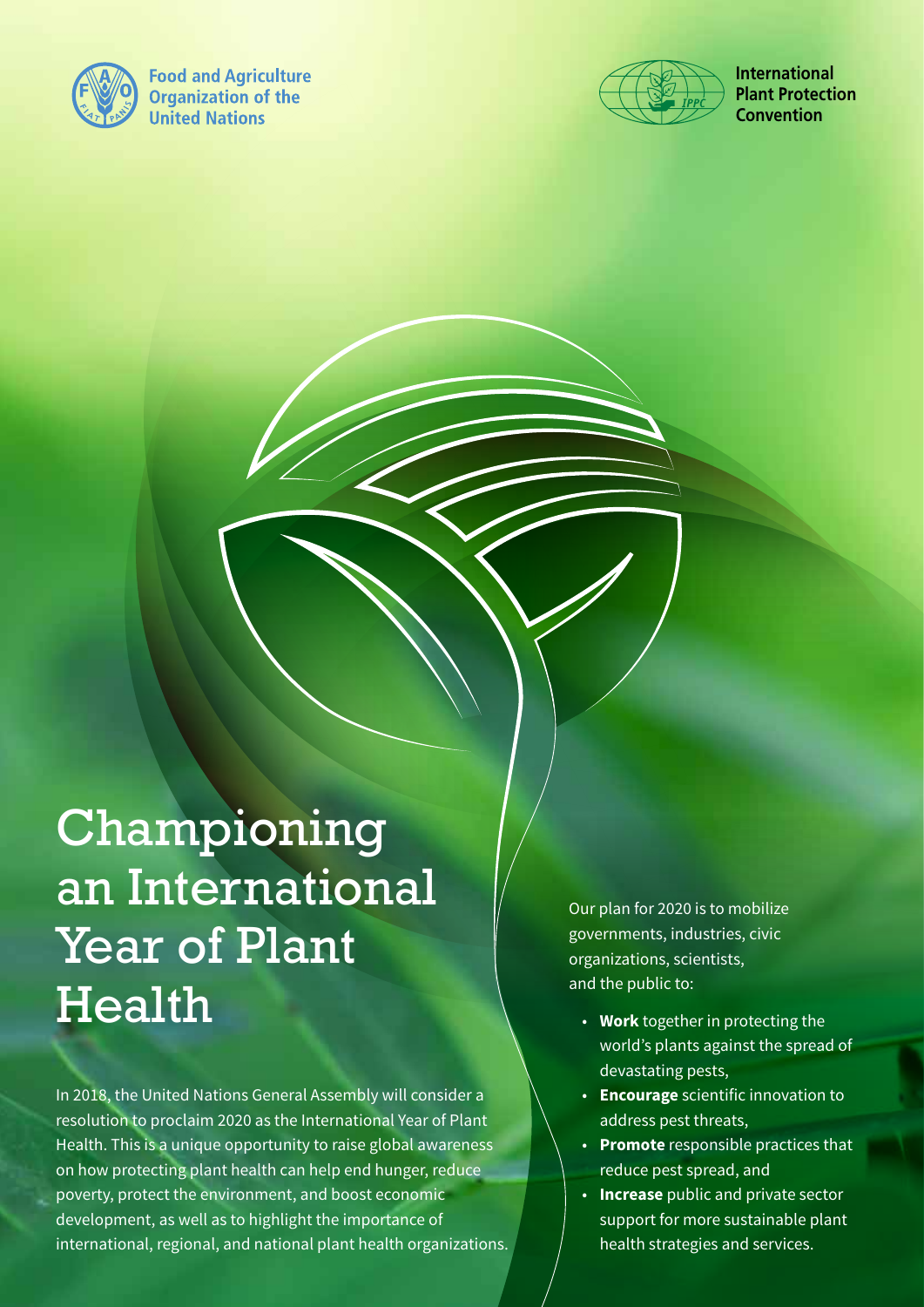# Protecting plant health

 $\sum$ lants are under constant attack from invasive pests. These pests can severely damage crops, forests, and other natural resources that people depend on. Every year, they cause billions of dollars of losses in crops and trade revenue, in addition to expensive eradication efforts. They are most often spread by people, especially through international travel and trade. Despite declining resources for plant health protection services, international, regional, and national plant health organizations continue in their efforts to protect plant

health around the world. One of their primary goals is to prevent the spread of plant pests into new areas where they could cause significant environmental and economic damage.

These organizations accomplish this critical goal in many ways, from regulating the global trade of agricultural products to developing innovative, scientific methods for addressing pest threats and promoting responsible practices that reduce pest spread.



*Aproceros leucopoda* young *larva* feeding on Ulmus cultivar 'Resista' ©Thomas Schröder

## How protecting plant health can help solve major global challenges

**Plant health protection agencies are helping to address a number of critically important issues, both locally and globally. By protecting** plant health from invasive pests, they are helping to increase food security, reduce poverty, protect the environment, and boost economic development, especially in low- and middle-income countries where agriculture is a primary industry. Here's how:

### **Boosting food security**

A sufficient and sustainable food supply is necessary for increasing food security and eliminating hunger, but achieving this has been difficult for many countries. One threat to food security is invasive pests – experts from the Food and Agriculture Organization of the United Nations (FAO) estimate that invasive pests are damaging as much as 40 percent of all food crops globally each year. Using science, technology, and regulations, plant health organizations are helping to slow the spread of damaging pests into new areas. They are also fighting back against pests that are destroying food crops and other resources that are critical to long-term food security.



A woman farmer living in Burundi checking for ripe mangos ©FAO/Giulio Napolitano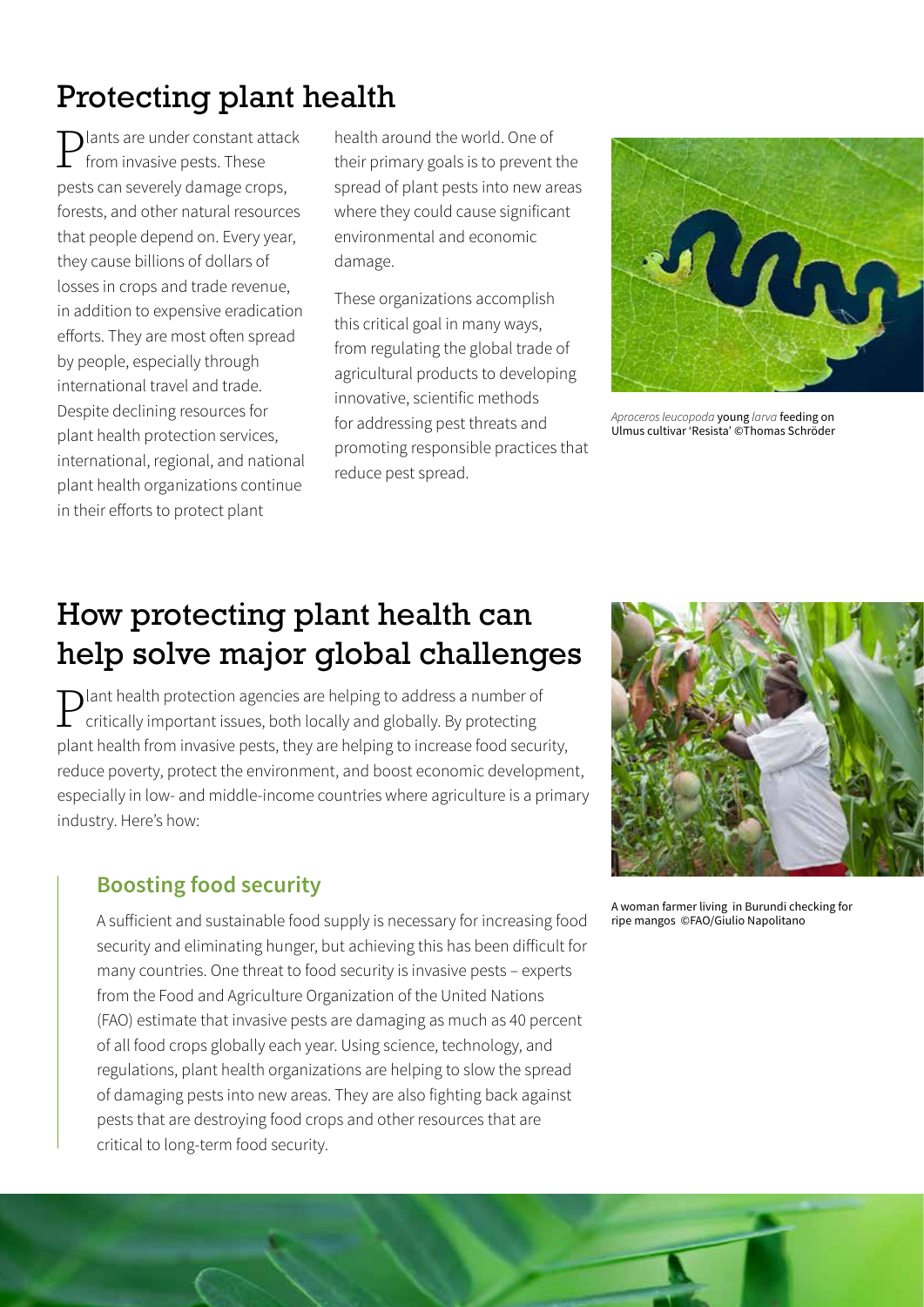#### **Reducing poverty**

For most developing countries, agriculture is a primary source of income. Studies have shown that growth in agricultural incomes can significantly reduce poverty. For example, agriculture played a key role in reducing Bangladesh's poverty from 48.9 to 31.5 percent in 10 short years, according to a World Bank report. However, invasive pests can have devastating effects on agriculture and natural resources. By protecting plants against pests, plant health organizations are helping to increase agricultural productivity, improve rural incomes, and reduce poverty. Plant varieties in Italy © FAO/Mirko Montuori



#### **Protecting the environment and human health**

Invasive pests are one of the main factors in biodiversity loss worldwide. When a pest is introduced into a new area, it can outcompete native species for resources because it may have no natural enemies.

Pest outbreaks have devastated crops throughout the course of history (e.g. Phytophthora infestans triggered the Irish famine in 1845, and a severe outbreak of Brown spot fungus destroyed the majority of rice crops in the Bengal area in 1942-43), and they continue to threaten food security today (e.g. Fall Armyworm, native to the Americas and recently detected in Nigeria, has rapidly spread across subsaharan Africa, and a strain of Fusarium wilt disease, which has been causing serious losses in Southeast Asia, has recently spread to the Middle East, Africa and South Asia).

By preventing the spread of plant pests into new areas, plant health organizations are helping to preserve the variety of species within a given ecosystem.

Their efforts to reduce the spread of invasive pests are also helping to curb the world's use of pesticides, which affect bees and other pollinators. When plants are not under constant attack from pests, farmers and homeowners use fewer pesticides, which helps protect our environment and all life, including human life. In 2016, the World Bank reported that 1.3 million square kilometers of forest was lost every hour between 1990 and 2015. According to a study by USDA economist Geoffrey Donovan, 21,000 people died in 15 USA states because there were fewer trees providing health benefits.